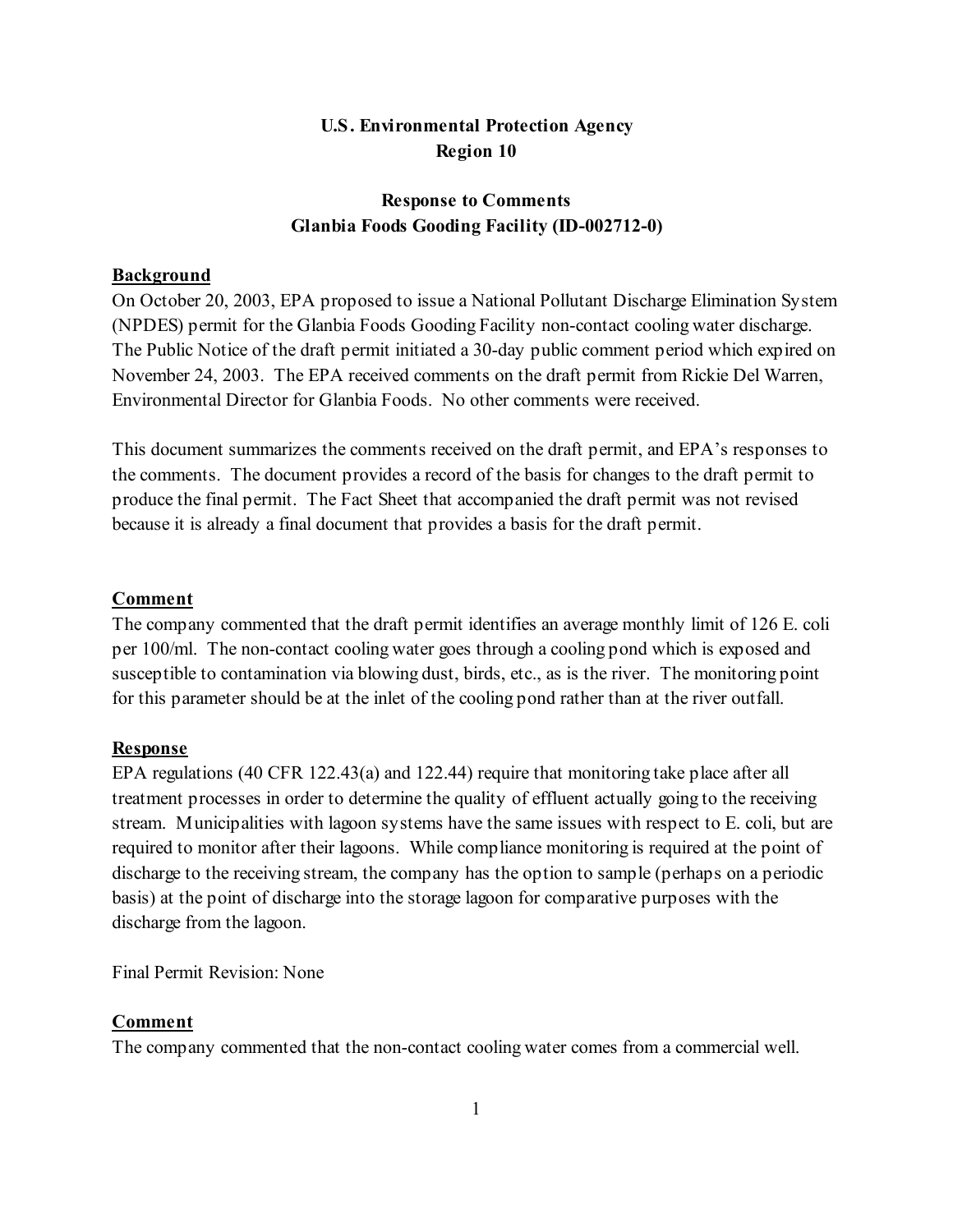Monitoring of that well and 12 other wells in the immediate area over the past 8 months shows that this well and all except one of the other wells have had phosphorus concentrations greater than the 0.1 mg/l in the draft permit. Well values over the past 8 months have ranged from 0.05 to 0.1 or greater. Based on 98 samples, Glanbia would be prohibited from discharging noncontact cooling water 23% of the time. As drafted, the permit would require Glanbia to install expensive phosphorus removal equipment in order to remove the phosphorus from a drinking water quality discharge to which Glanbia had not, in the non-contact cooling water use, contributed a phosphorus loading. Glanbia requests that the phosphorus limit be based on not increasing the phosphorus concentration above incoming water by more than 0.1 mg/l.

## **Response**

The phosphorus limitation in the draft permit (0.1 mg/l, 0.5 lbs/day) was included based on preliminary comments from IDEQ. The final state 401 certification includes an interim limit of 0.5 lbs/day for phosphorus. Once sufficient data are collected final phosphorus limits will be developed for the Glanbia discharge to ensure compliance with state water quality standards as well as any TMDL that is completed for the Little Wood River.

Final Permit Revision: Interim phosphorus loading has been revised to 0.5 lbs/day. Concentrations have been removed from the permit.

### **Comment**

The phosphorus lbs/day is calculated based on concentration and flow. As stated in comment 2, the concentration is quite variable. Glanbia requests that the daily maximum phosphorus lbs/day limit of 0.5 lbs/day be based on the increase over incoming rather than on outfall water values only.

## **Response**

The final state 401 certification clarified that the Little Wood River is water quality limited for excess nutrients, and the Subbasin Assessment has defined total phosphorus as the limiting nutrient. In order to ensure protection of the Little Wood River and to ensure consistency with the phosphorus limits set for the Snake River, Glanbia must comply with an interim limit of 0.5 lbs/day maximum daily limit for total phosphorus.

Final Permit Revision: None

#### **Comment**

pH Monitoring - Glanbia has typically monitored the pH of the outfall weekly when discharging. A review of the most recent 3 years of data show 69 pH readings with a pH range of 6.7 to 8.7.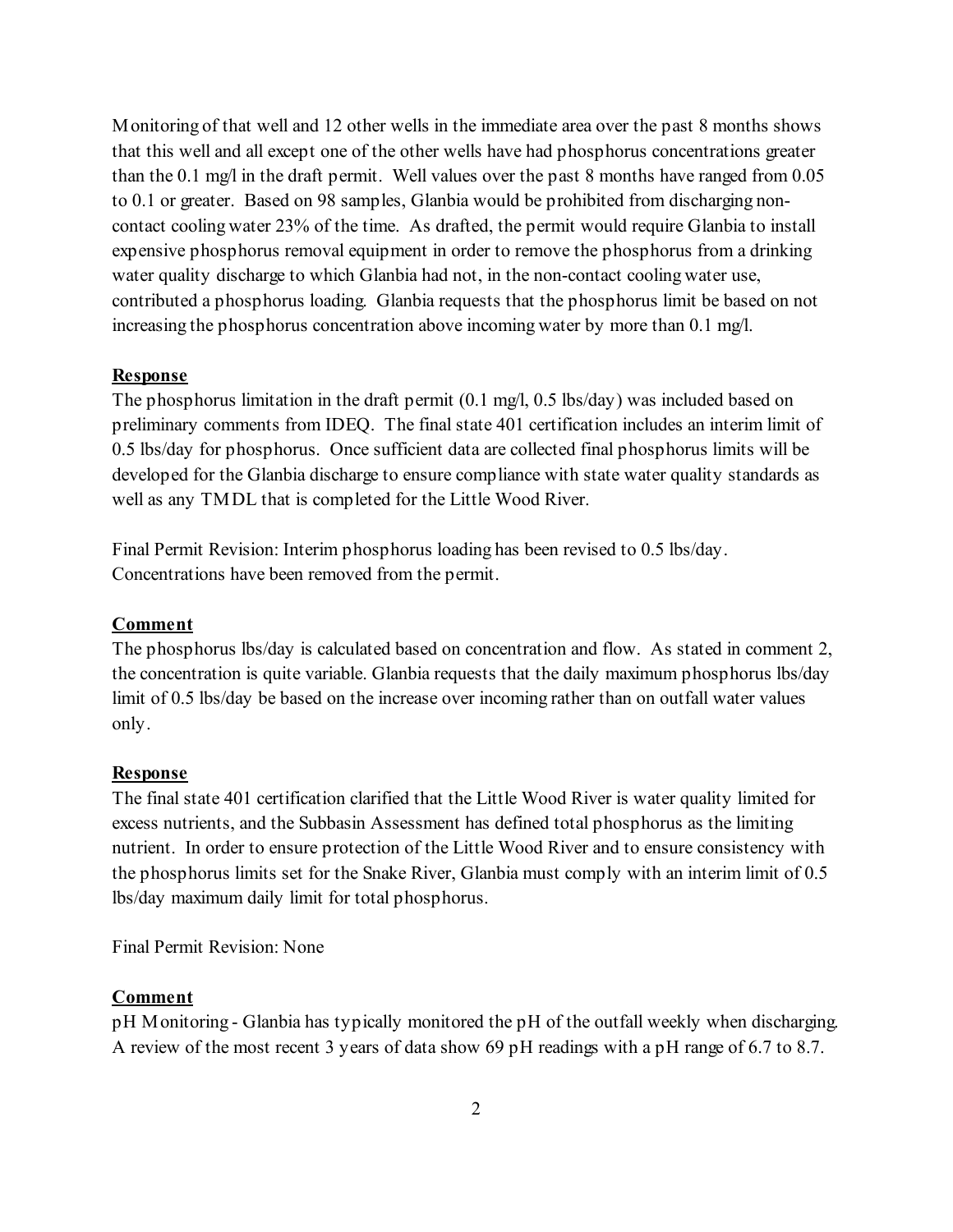There are no applications in which non-contact cooling water is used to cool ammonia compressors or compressed ammonia heat exchangers from which a failure of the system could contaminate the non-contact cooling water with ammonia and increase the pH. Glanbia requests that the pH monitoring frequency be reduced from daily to once per week and that pH monitoring be required only during periods when there is a discharge to the river. Glanbia also requests that the pH monitoring be required on a 5-day week rather than daily.

#### **Response**

All effluent monitoring in the draft permit is applicable only when Glanbia is discharging to the river. While the data cited are within the required pH range, they are also very close to both of the extremes (i.e., 6.5 and 9.0). EPA believes that pH monitoring 5 days out of 7 is appropriate.

Final Permit Revision: Monitoring frequency for pH is changed to 05/07.

# **Comment**

Daily Dissolved Oxygen Monitoring - The non-contact cooling water is used for irrigation water during part of the year and is not discharged to the river. Please clarify that monitoring is not required when there is no discharge. Glanbia requests that the DO monitoring be required on a 5 day week basis rather than daily.

#### **Response**

All effluent monitoring in the draft permit is applicable only when Glanbia is discharging to the river. Monitoring 5 days out of 7 is the intent in the draft permit.

Final Permit Revision: Monitoring frequency for DO is changed to 05/07.

# **Comment**

Receiving Water Monitoring Requirements: Flow - The draft permit requires continuous upstream and downstream flow monitoring. Water is diverted to and from the Little Wood River during the irrigation season by the Big Wood Canal Company. The flow of the river is monitored by the Big Wood Canal Company during irrigation season by taking a daily staff reading. Wouldn't a daily staff reading of the river flow be adequate monitoring for this permit. Additionally, what is the value of monitoring the flow upstream and downstream of Glanbia's discharge? The non-contact cooling water is discharged into a non-contact cooling water pond which has an overflow to the river. The non-contact cooling water pond also buffers the surges/peaks of water flow to the river. Wouldn't adding the discharge volume to the upstream flow accurately characterize the downstream flow. Is Glanbia required to monitor the river for flow during months when Glanbia has no discharge to the river?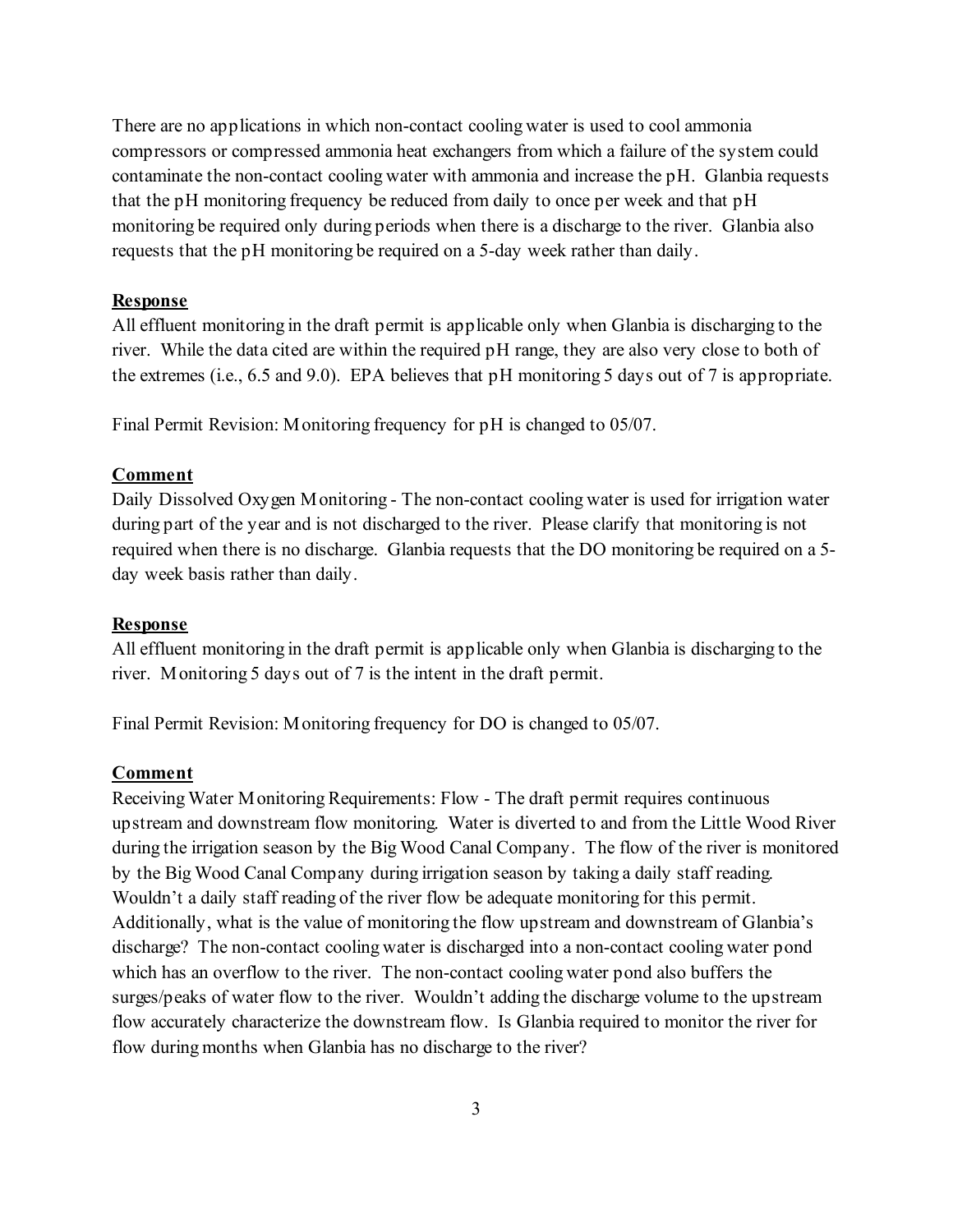If Glanbia is required to install flow monitoring equipment that requires a permit from IDWR and/or the Corps of Engineers to do construction, and if the construction is hampered by waiting for a permit and winter weather, monitoring the flow within 60 days of permit issuance may not be realistic. Could a provision be put into the permit to allow additional time for these conditions.

### **Response**

According to information received from Glanbia, IDEQ, and the Canal company, flows in the Little Wood can change from hour to hour; given this variability, EPA and DEQ believe that continuous flow monitoring upstream of the Glanbia discharge is appropriate. EPA agrees that adding Glanbia's flow to the upstream flow will be adequate for this permit. Receiving water monitoring requirements are only applicable when Glanbia is discharging to the river.

Final Permit Revision: Continuous downstream monitoring for flow is deleted. Downstream flow to be reported is the upstream flow plus Glanbia's discharge using minimum upstream flow and maximum Glanbia flow for the day.

#### **Comment**

Receiving Water Monitoring Requirements: pH, DO, Total Ammonia as N, Total Phosphorus as P, and Temperature - Is Glanbia required to monitor the river for these constituents during months when there is no discharge to the river?

DO Detection Limit of 0.050 mg/l - This detection limit is very low and appears to be unreasonable for this application. An MDL of 0.50 mg/L seems more appropriate. Is the 0.050 mg/L MDL a typographical error?

Total Ammonia as N MDL - The draft permit requires an MDL of 0.01 mg/L. Why is this level of detection required for the discharge? A detection level of 0.05 is typically used for well water testing. Is an MDL of 0.05 mg/L adequate for discharge to the river?

Total Phosphorus as P MDL - The draft permit requires an MDL of 0.01 mg/L. Why is this level of detection required for the discharge? A detection level of 0.05 is typically used for well water testing. Is an MDL of 0.05 mg/L adequate for discharge to the river?

#### **Response**

Receiving water monitoring requirements are only applicable when Glanbia is discharging to the river.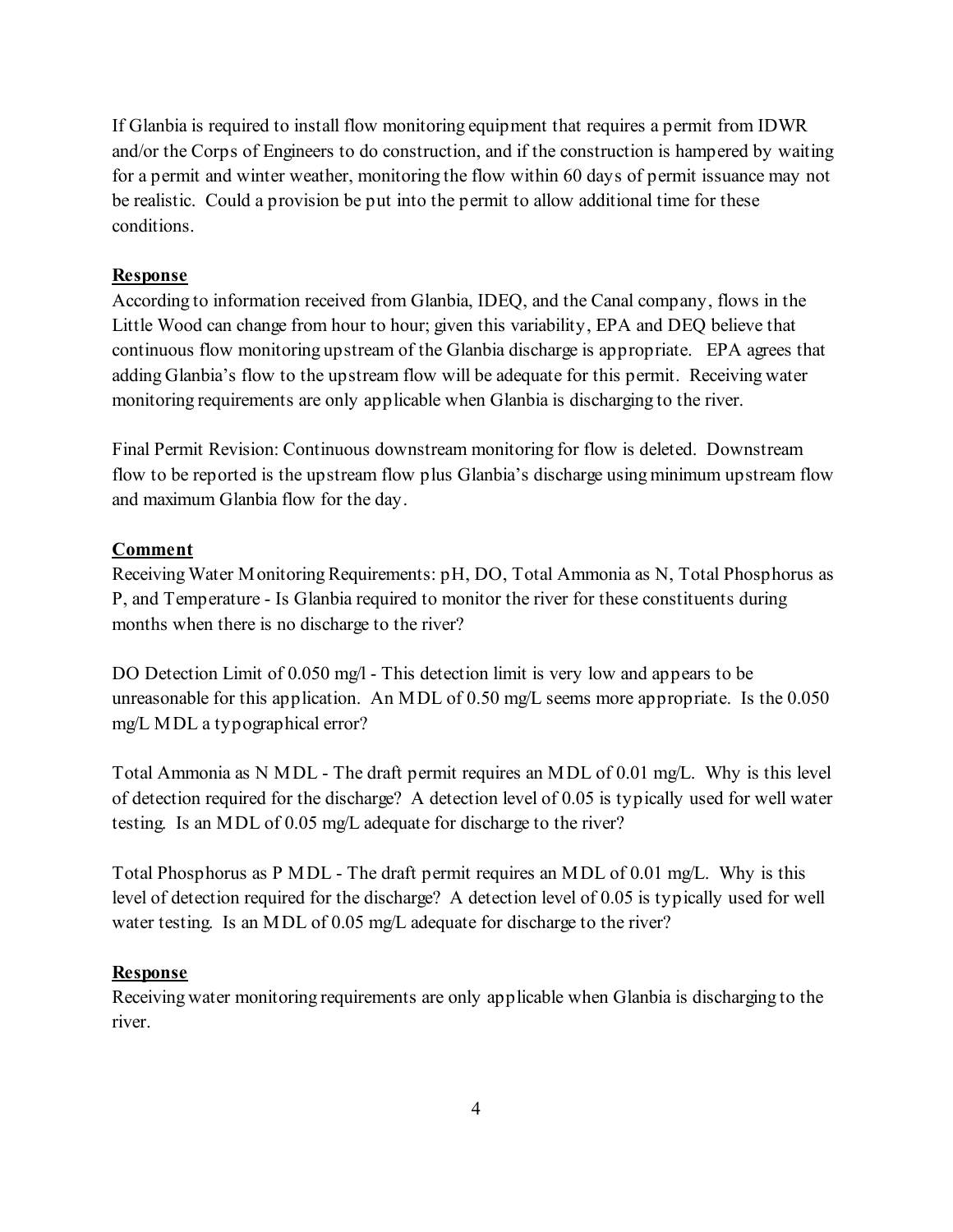DO - In the "US EPA Approved Methods & Levels for the NPDES Program," the approved method number for DO is 360.1, with an interim ML of 1.0 and an MDL of 300  $\mu g/L$ . Method detection limit (MDL) is based on precision sited in the MCAWW method 360.1. The method precision of 0.1 mg/L is multiplied by a factor of 2.681 to obtain the MDL (0.3 mg/L).

Final Permit Revision: The MDL for D.O. has been changed to 0.3 mg/L

Ammonia - Toxicity issues with ammonia at very low levels in the receiving water are well documented. The EPA Water Program has determined that the low detection level is necessary to determine any potential ammonia toxicity issues in the receiving water that could be magnified by the proposed discharge.

Final Permit Revision: None

Phosphorus - Standards Methods for phosphorus (365.1-4) show an ML of 0.01 mg/L; typically our EPA laboratories expect a detection level of 1/5 to 1/10 below the ML, in this case in the 0.008-0.009 mg/L range. Current testing techniques can readily attain this level.

Final Permit Revision: None

#### **Comment**

Receiving Water Monitoring Requirements: Temperature, Continuous Upstream and Downstream - The effluent limitation is based on temperature criteria of an instantaneous maximum of 22°C and a daily maximum of 19°C. With these permit limitations, what is the purpose of upstream and downstream temperature monitoring? If Glanbia is required to monitor upstream and downstream temperatures, can the permit be issued such that, if the river flow rate is adequate to provide temperature buffering,  $a \neq 1^{\circ}C$  temperature downstream vs temperature upstream limit can supercede the 19/22 degree discharge limit.

Glanbia has purchased a "HOBO" Water Temp Pro water temperature monitor. This unit records temperature information according to programmable time intervals. Are temperature recordings at 15 minute intervals adequate to qualify for "continuous" criteria? If not, is there a time interval that is adequate for the continuous criteria or must Glanbia invest in a different temperature monitoring system?

#### **Response**

The purpose of receiving water monitoring is to determine water quality conditions as part of the effort to evaluate the reasonable potential for the discharge to cause the receiving waters to not